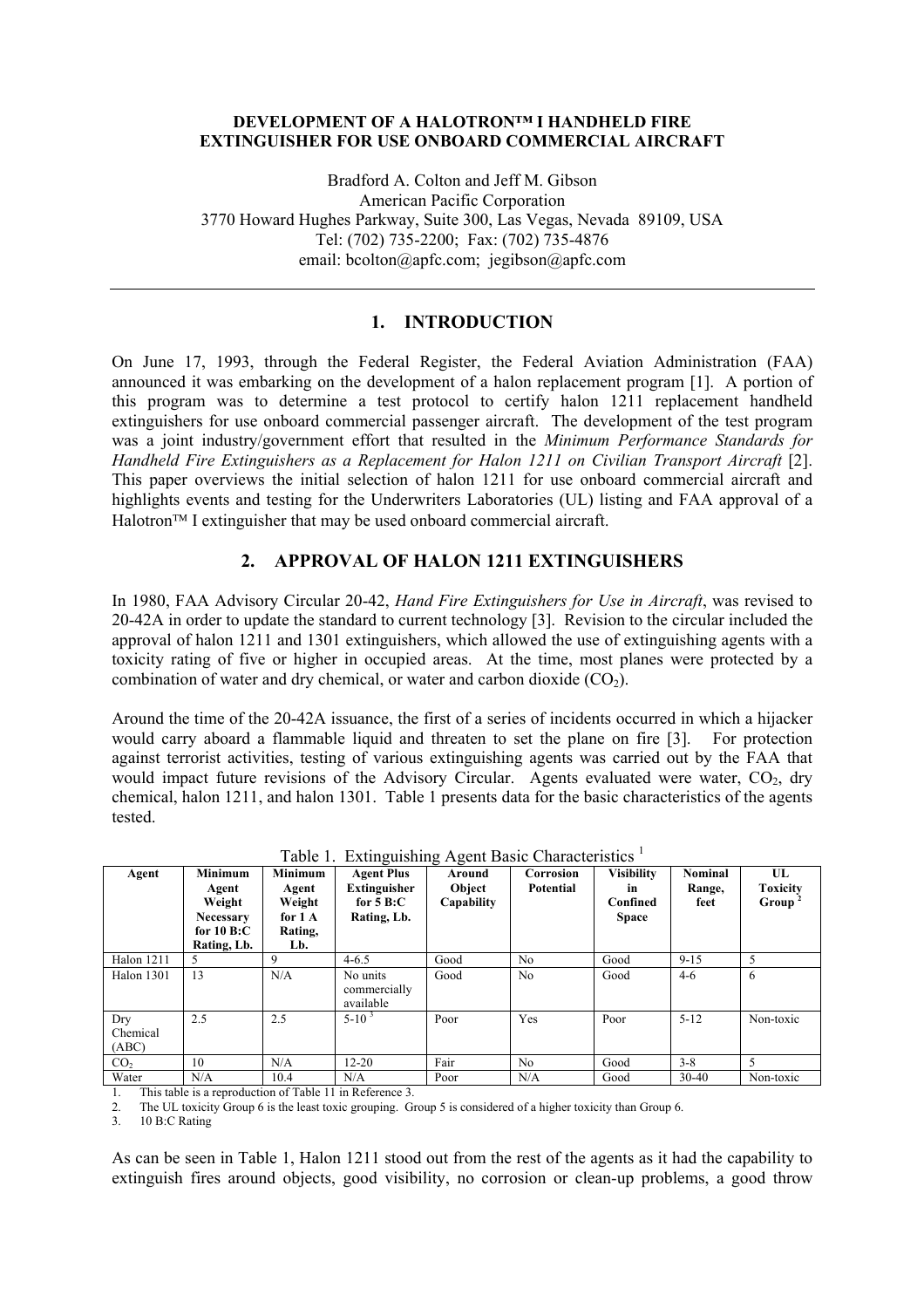range, and a low weight requirement. Halon 1301 provided some of the same benefits as halon 1211, but had a shorter throw range and was not commercially available in handheld units.

Since halon 1211 was in a higher toxicity grouping than halon 1301, there was a concern about using it in occupied areas. It became important to document the expected level of exposure based on intended usage and ventilation rates. One test series involving human exposure was carried out by the United States Coast Guard on C-130 aircraft facing a 25-30 knot wind [3]. In the testing, representing an onboard major electrical fire, three 5 Lb. halon 1211 extinguishers were discharged within one minute of each other at various locations. The first discharge was in the forward cargo area, which was immediately behind the cockpit. The second discharge was inside the cockpit, with the third discharge in the rear cargo area. Per normal flight procedures, the forward hatch in the cockpit, and the side doors in the rear cargo area, were opened in order to dissipate smoke and fumes. In this case, no live fire was present. As expected, the cockpit area reflected the highest agent concentration due to its smaller size and lower ventilation rates. The average concentration of halon 1211 in the cockpit area for the first 4 to 5 minutes was less than 3,000 parts per million. The maximum time that was required for total halon disappearance was 41 minutes. "None of the five participants in the exercise had any adverse effects from exposure either acute or cumulative." It was noted that in actual flight, ventilation rates would have been greater than those used for this test, resulting in reduced agent concentration and exposure time.

Other tests with halon 1211 focused on the degree of layering that occurs with the discharge of handheld extinguisher [3]. Due to the reduced energy at discharge and considerably smaller degree of turbulence induced, the discharge of handheld extinguishers was found to have a layering effect as compared to a total flooding system. The handheld tests demonstrated that introducing halon 1211 into a volume by a streaming method resulted in significant concentration differences from the floor level to the nose level.

The FAA conducted a fire/toxicity test program focusing on a seat fire initiated by the ignition of a flammable liquid, with a final report being issued in 1982 [4]. The tests compared halon 1211 to water,  $CO<sub>2</sub>$ , and dry chemical (monoammonium phosphate), and evaluated the decomposition products of halon 1211. These tests were carried out in a modified C-133. Modifications consisted of dividing the cabin into two sections by a galley partition and modifying the ventilation rates to match expected in-flight conditions. A triple-passenger airline seat was doused with 1 quart of gasoline and ignited. In these tests, water and  $CO<sub>2</sub>$  were unable to completely extinguish the fire. In the case of water, two extinguishers containing 1.5 quarts each were discharged for each test. In the case of the  $CO<sub>2</sub>$ , over 10 Lb. of agent was discharged for each test. Halon 1211 and dry chemical both successfully extinguished the fire.

In these FAA seat fire tests, there were two sampling locations: one approximating the position that the extinguisher operator would be in front of the seat (sampling at 5 ft. 6 in. off the floor), and one located behind the seat (sampling at 1 ft. 6 in., 3 ft. 6 in., and 5 ft. 6 in. off the floor). The conclusions for halon 1211 from the sampling tests were:

- "Acid gases and 1211 concentrations were below 'dangerous' levels when a gasoline ignited seat fire, in a simulated in-flight aircraft, was extinguished with Halon 1211",
- "Acid gases and 1211 disappear due to ventilation, diffusion, and adsorption effects", and
- "Effective utilization of Halon 1211 to extinguish a severe seat fire in a transport passenger cabin is safe in term of agent decomposition."

The seat fire by itself produces toxic by-products. Both References 3 and 4 assert that if the fire is not quickly controlled that the hazard associated with the smoke and by-products will be much greater than the risk of a quick extinguishment with halon 1211.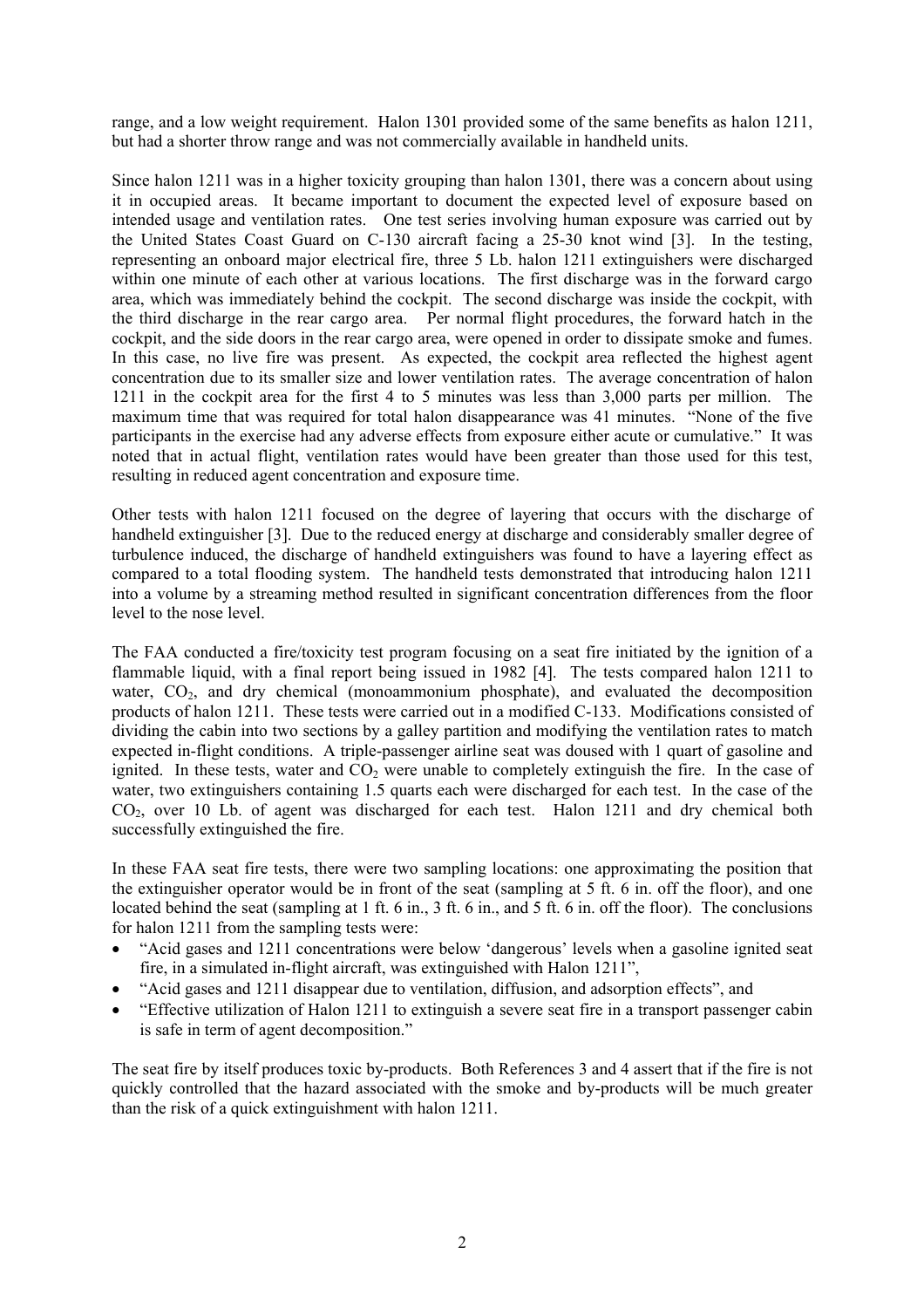#### **2.1 DEVELOPMENT OF HANDHELD MINIMUM PERFORMANCE STANDARD**

The FAA announcement in the 1993 Federal Register concerning their halon replacement program stated that they would focus on four applicable areas, one of which was "hand fire extinguishers" [1]. It was announcement that one of the tests "would be patterned after the in-flight fire which occurred on trans-Atlantic Delta L-1011 flight on March 17, 1991." On this Delta flight, insulation batting, electrical wiring, flooring, and sidewall paneling caught fire and spread through debris and contamination from years of servicing. Halon 1211 was discharged blindly into air return grills, successfully extinguishing the fire beneath the floor and saving the 231 passengers and crew onboard.

There have been several incidents involving the successful extinguishment of hidden fires by halon 1211 handheld extinguishers. Because the demonstrated risk of these "hidden" fires, the FAA has specified that agents replacing halon 1211 must exhibit a similar degree of protection against these fires. The guidelines for the hidden fire and other testing are outlined in the *Minimum Performance Standards for Handheld Fire Extinguishers as a Replacement for Halon 1211 on Civilian Transport Aircraft* [2]. The standard requires a handheld extinguisher to pass two tests, the seat fire/toxicity test and hidden fire test, and have a 5B:C rating. The seat fire/toxicity testing is similar to that performed for halon 1211, but the hidden fire test is being newly introduced.

The origin of the hidden fire test fixture in the FAA minimum performance standard goes back to research that was funded by the Civil Aviation Authority (CAA) in the United Kingdom. A report, entitled "The Development of a Hidden Fire Test for Aircraft Hand Extinguisher Applications", was published in 1995 for work that Kidde International had performed under contract [5]. The test fixture went through several configurations. Some of the changes made throughout the modification process were:

- Square test enclosure changed to tall, thin enclosure
- Minimal ventilation changed to sizeable cut-outs
- Two fire locations expanded to 20 locations
- Allowable ambient temperature fluctuations changed to temperature conditioning (70  $\pm$  1.8 °F, 21)  $\pm 1$  °C)
- High extinguisher discharge location to mid-height location
- Low baffles changed to only high baffles

The final variation was intended to reflect "the 'infinite' aspect of an aircraft cheek area" and to have a mid-height extinguisher discharge location to test for upwards dispersion. Even though the final variation had 20 fire locations possible, only 8 fires were lit at one time.

Initial hidden fire tests using the Kidde/CAA test fixture were conducted with a constant-pressure generic discharge apparatus. Final tests were performed using a few commercialized halon 1211 extinguishers. In these tests, notable variations were observed in the percent of fires extinguished with handheld extinguishers of similar flow rates and starting agent weights. Table 2 reflects these test results and the importance of hardware, discharge time, discharge pressure, and agent quantity.

The hidden fire test prescribed in the new FAA minimum performance standard is similar to that described in the CAA report. The test fixture's plastic view window was significantly enlarged and moved from the short side of the rectangular fixture to the long side of the unit for better viewing. There were two changes to the test protocol: (1) all 20 fire locations are ignited, instead of just eight, and (2) the fixture is allowed to be within a broader temperature range, 70 to 90  $\rm{^{\circ}F}$  (21.1 to 32.2  $\rm{^{\circ}C}$ ), instead of 68 to 71.6  $^{\circ}$ F (21 $\pm$ 1  $^{\circ}$ C). Figure 1 is a photograph of the FAA hidden fire test fixture.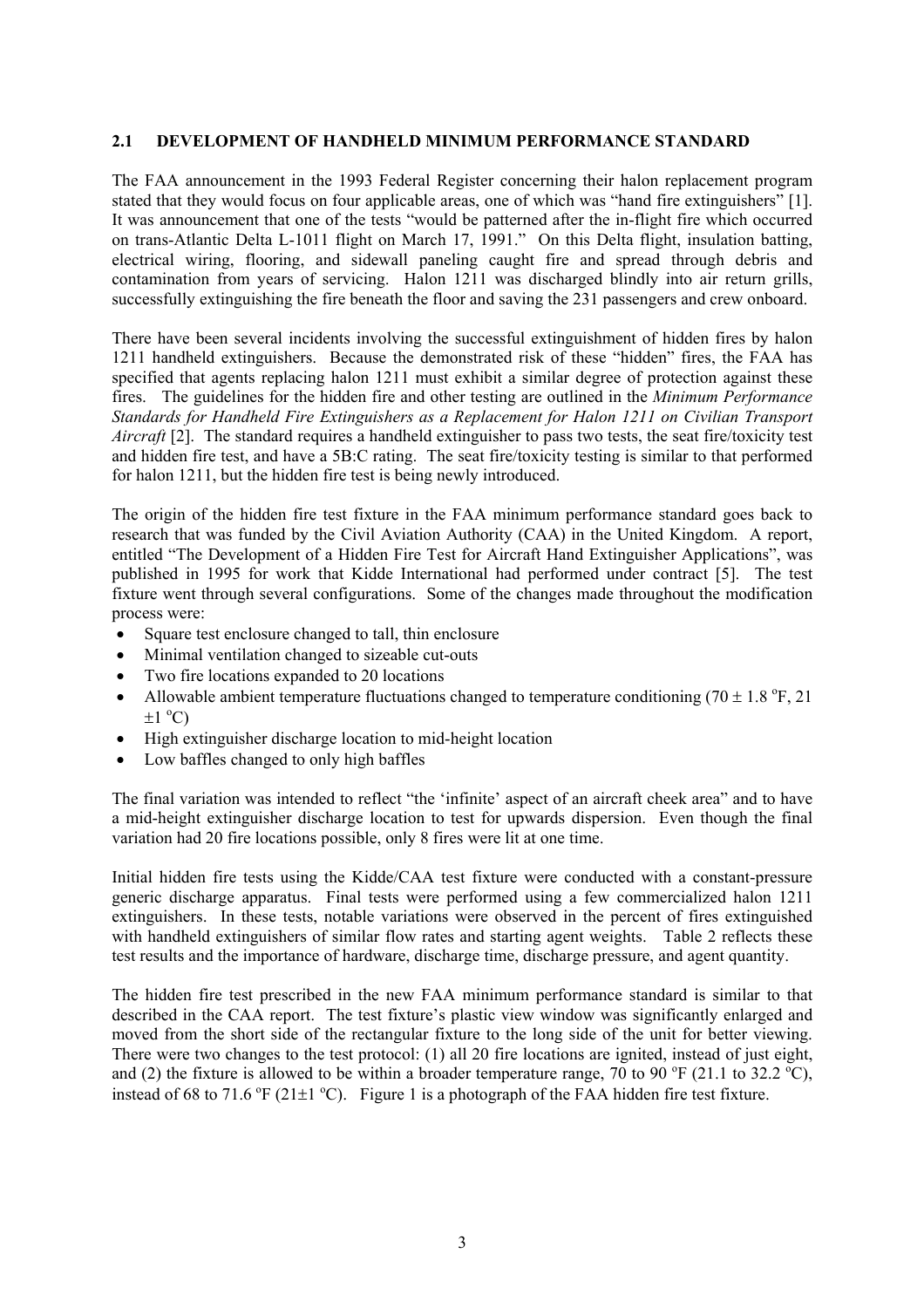| <b>Extinguisher</b>     | Pressure, psig | Agent Weight, Lb. | <b>Mass Flow Rate,</b> | <b>Percent of Fires</b> |  |
|-------------------------|----------------|-------------------|------------------------|-------------------------|--|
|                         |                |                   | L <sub>b</sub> /s      | <b>Extinguished</b>     |  |
| Walter Kidde            | 130            | 2.0               | 0.31                   | 40                      |  |
| Walter Kidde            | 100            | 2.5               | 0.22                   | 40                      |  |
| <b>First Technology</b> | 125            | 2.5               | 0.25                   | 59                      |  |
| Water Kidde 'standard'  | 130            | 2.5               | 0.27                   | 45                      |  |
| Walter Kidde            | 220            | 2.5               | 0.36                   | 51                      |  |
| Walter Kidde            | 130            | 3.0               | 0.23                   | 50                      |  |
| Kidde Thorn             | 130            | 3.3               | 0.32                   | 60                      |  |
| Chubb                   | 145            | 3.3               | 0.19                   | 50                      |  |

Table 2. Halon 1211 Hardware Variations Tests for Kidde/CAA Hidden Fire Test <sup>1</sup>

1. This table based on a compilation of information from Tables 4.2 and 4.3 in Reference 6.



Figure 1. Photo of FAA Hidden Fire Test Fixture

# 3. TESTING WITH HALOTRONTM I

In October of 1999, a standard 5B:C UL listed Amerex 5.0 Lb. Halotron<sup>™</sup> I extinguisher was tested against a portion of the FAA draft of the minimum performance standard for handheld fire extinguishers. The 5.0 Lb. extinguisher was chosen because it already had the required 5B:C rating. The testing performed was the seat cushion/toxicity test, which is similar to that performed for the approval of halon 1211 (as described above in Section 2). Figure 2 represents a schematic of the test setup, reflecting the locations where the neat agent concentration and fire by-products are sampled. The sampling locations at each station were at 3 ft. 6 in. and 5 ft. 6 in. off the floor. The tests were conducted in the FAA TC-10 test fixture, which is an AFT section of a DC10. To pass this seat cushion/toxicity test, the seat fire must be extinguished with the associated levels of hazardous gases not exceeding dangerous levels. The hazardous gases include those generated by the interaction of the agent and the fire, as well as the neat agent. One quart of gasoline is poured over the seats, ignited, and allowed to burn for 30 seconds before discharging the extinguisher. Halotron<sup> $TM$ </sup> I was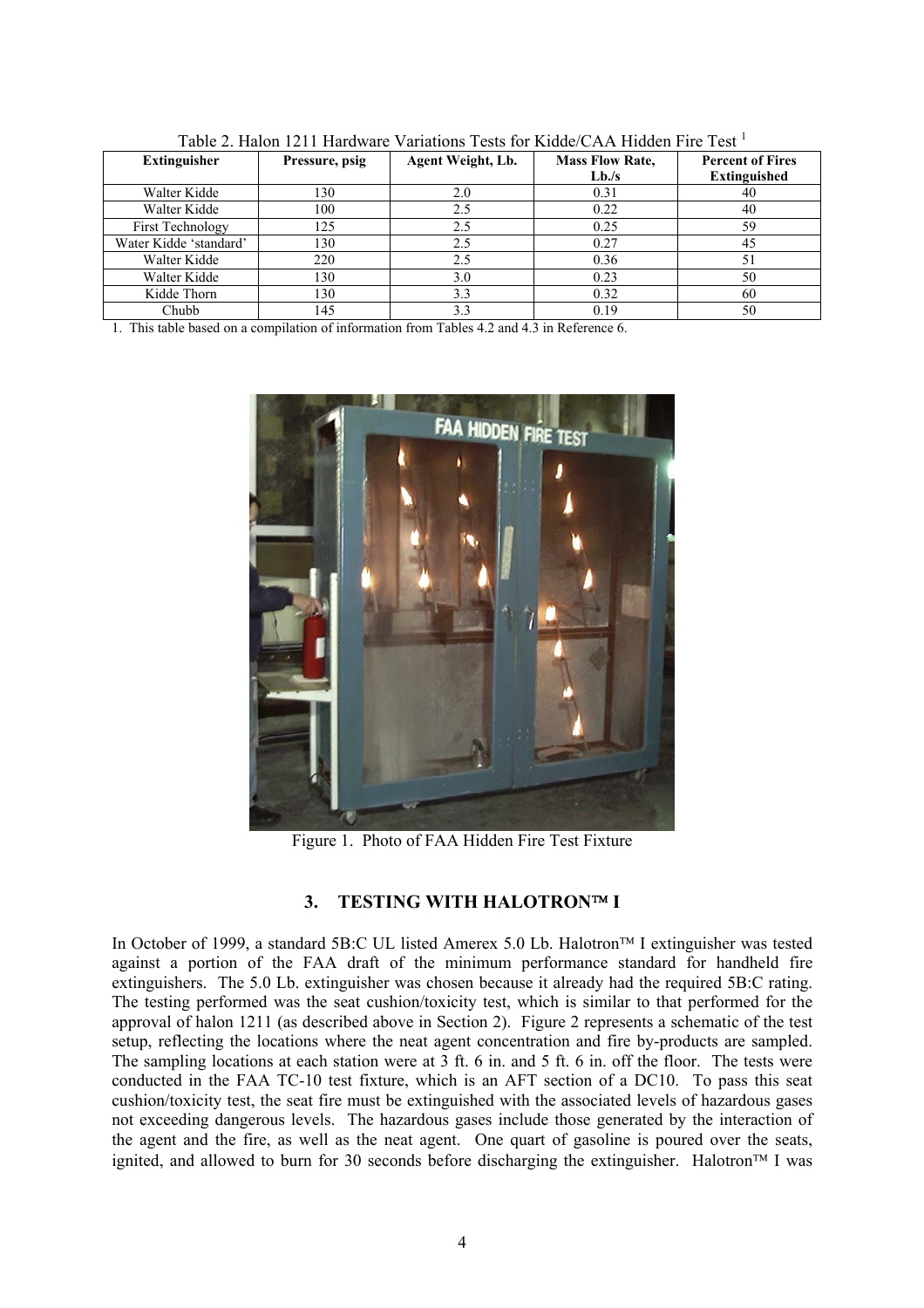able to easily extinguish the seat fires with just a portion of the agent in the extinguisher. The peak agent and by-product concentrations from these tests are summarized in Table 3.

When reviewing the peak neat agent concentrations in Table 3, these can be compared to the accepted industry practice of relating these values to the cardiac sensitization levels. The cardiac sensitization levels for Halotron<sup>TM</sup> I are 1.0%vol. for the No Observable Adverse Effect Level (NOAEL) and 2.0% for the Lowest Observable Adverse Effect Level (LOAEL). The highest concentration of neat agent in all tests never exceeded 0.1%vol, reflecting a high degree of safety margin against both the NOAEL and LOAEL. In Reference 4, the dangerous concentration range for HCl is identified as 1,000-2,000 ppm, 50 to 250 ppm for HF. In the minimum performance standard, Reference 2, the levels of HF should not exceed 100 ppm for a five minute period, nor shall the HF level exceed 200 ppm for a one minute period. Table 3 indicates that HCl and HF were both well below acceptable levels.



NOTE: This figure is a reproduction of Figure 1 from Reference 2 Figure 2. Seat Fire/Toxicological Test Instrumentation (TC-10 Test Article)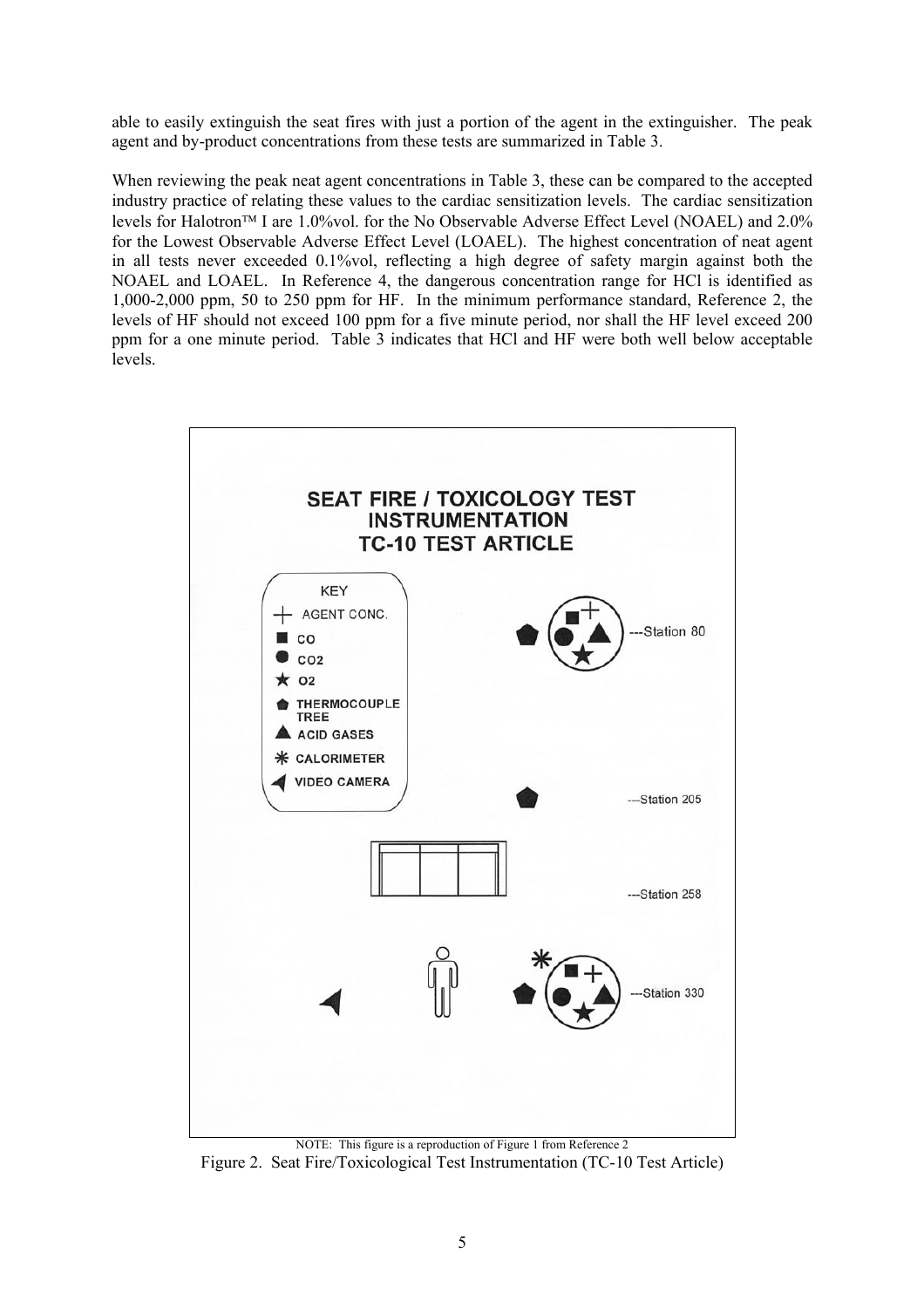| <b>Test Run</b> | <b>Agent Amount</b>    | <b>Comments on Fire</b><br><b>Peak Neat Agent</b>                                              |                                                                  | Peak HCl, ppm                                           | Peak HF, ppm                                            |  |
|-----------------|------------------------|------------------------------------------------------------------------------------------------|------------------------------------------------------------------|---------------------------------------------------------|---------------------------------------------------------|--|
|                 | <b>Required to</b>     | Extinguishment                                                                                 | Concentration,                                                   |                                                         |                                                         |  |
|                 | <b>Extinguish Seat</b> |                                                                                                | %vol.                                                            |                                                         |                                                         |  |
|                 | Fire, Lb.              |                                                                                                |                                                                  |                                                         |                                                         |  |
|                 | 2.1                    | Small fire at seat<br>top - required $2nd$<br>short discharge to<br>complete<br>extinguishment | $0.10$ (occurring at<br>station $80$ , $5$ ft. $6$ in.<br>probe) | 11 (occurring at<br>station 330, 5 ft. 6<br>in. probe)  | 28 (occurring at<br>station $80, 5$ ft. 6 in.<br>probe) |  |
| $\mathfrak{D}$  | 2.0                    | Fire readily<br>extinguished                                                                   | $0.07$ (occurring at<br>station $80, 5$ ft. 6 in.<br>probe)      | 22 (occurring at<br>station $80, 5$ ft. 6 in.<br>probe) | 29 (occurring at<br>station $80, 5$ ft. 6 in.<br>probe) |  |
| 3               | 2.3                    | Fire readily<br>extinguished                                                                   | $0.10$ (occurring at<br>station $330, 5$ ft. 6<br>in. probe)     | 12 (occurring at<br>station $80, 5$ ft. 6 in.<br>probe) | 24 (occurring at<br>station $80, 5$ ft. 6 in.<br>probe) |  |

Table 3. Summary of Halotron<sup>TM</sup> I Seat Cushion/Toxicity Tests

With the completion of the seat fire/toxicity test, and with the UL 5B:C rating, the final test was the hidden fire test. The hidden fire text fixture was initially at the FAA Technical Center in Atlantic City, where preliminary Halotron<sup> $TM$ </sup> I testing with Amerex extinguishers was completed in 2000. The test fixture was later moved to the UL Fire Test facility in Northbrook, IL. There is an agreement between the FAA and UL that UL will conduct the hidden fire tests. UL will provide a listing for agents that have: (1) previously passed the seat fire/toxicity test, (2) passed the testing to obtain a 5B:C, (3) passed the hidden fire test, and (4) are contained in an extinguisher that can pass the other operational tests required by UL Standards such as 2129, *Halocarbon Clean Agent Fire Extinguishers*.

The hidden fire tests with Halotron™ I were conducted at UL in December 2001. In performing these tests, it became necessary to modify the pressure and agent weight of Amerex's standard 5.0 Lb.  $H$ alotron<sup> $TM$ </sup> I extinguisher. To successfully pass the hidden fire test requires extinguishing a minimum average of 9 cups out of 20 (45% of fires) over a series of five tests. A summary of the tests performed using the standard Amerex 5.0 Lb. cylinder, valve, and Halotron<sup>TM</sup> I nozzle design is provided in Table 4.

| <b>Line Number</b>                                            | Agent Weight, Lb. | Pressure, psig | <b>Mass Flow Rate,</b> | <b>Percent of Fires</b> |  |  |  |
|---------------------------------------------------------------|-------------------|----------------|------------------------|-------------------------|--|--|--|
|                                                               |                   |                | L <sub>b</sub> /s      | <b>Extinguished</b>     |  |  |  |
| Preliminary FAA Technical Center Testing, Atlantic City, 2000 |                   |                |                        |                         |  |  |  |
|                                                               | 5.0               | 100            | 0.48                   | 35                      |  |  |  |
|                                                               | 5.0               | 150            | 0.55                   | 45                      |  |  |  |
|                                                               | 5.0               | 125            | 0.50                   | 35                      |  |  |  |
| 4                                                             | 5.0               | 150            | 0.50                   | 45                      |  |  |  |
| UL Northbrook Facility Testing, 2001                          |                   |                |                        |                         |  |  |  |
| 5                                                             | 5.0               | 150            | 0.54                   | 45                      |  |  |  |
|                                                               | 5.0               | 150            | 0.56                   | 35                      |  |  |  |
| 7                                                             | 5.0               | 125            | 0.52                   | 40                      |  |  |  |
| 8                                                             | 5.5               | 150            | 0.56                   | 50                      |  |  |  |
| 9                                                             | 5.5               | 150            | 0.56                   | 45                      |  |  |  |
| 10                                                            | 5.5               | 150            | 0.56                   | 50                      |  |  |  |
| 11                                                            | 5.5               | 150            | 0.56                   | 45                      |  |  |  |
| 12                                                            | 5.5               | 150            | 0.56                   | 50                      |  |  |  |

Table 4. Amerex Handheld Extinguisher Hidden Fire Tests with Halotron<sup>™</sup> I

NOTE: Grey shading on Lines 8 through 12 reflect the series of five tests for the final extinguisher configuration.

Tests 8 through 12 represent tests of the final configuration that will receive UL listing/FAA approval. Due to the changes in agent weight and pressure, the final configuration had to be re-tested on the 5B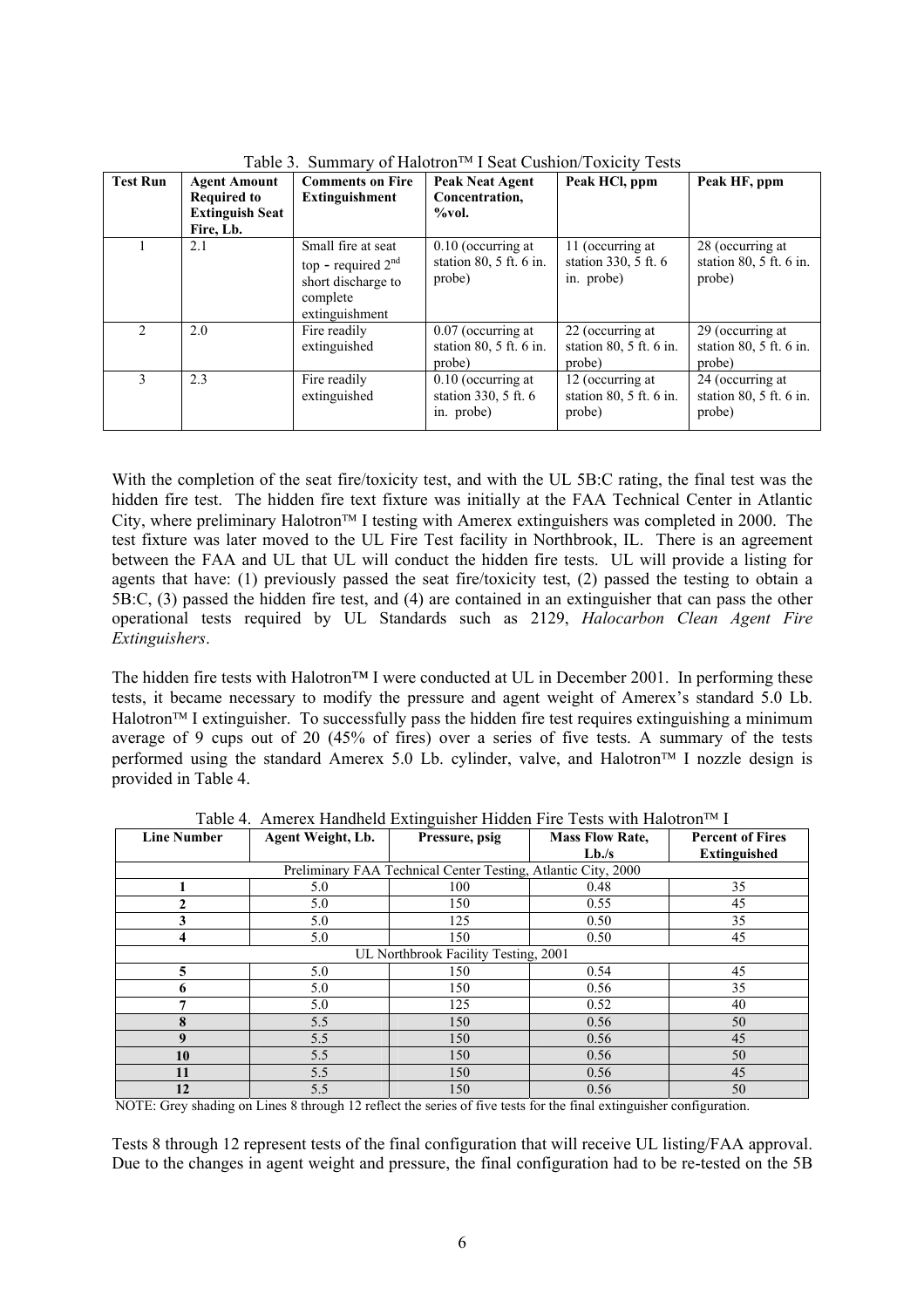fire, which it passed. As was observed in the CAA report on the development of the hidden fire test fixture, there can be variations of the number of cups extinguished, even with the same configuration.

Figure 3 represents the hidden fire locations that were extinguished by Halotron<sup>TM</sup> I in Tests 8 through 12 in Table 4. In general, these locations follow the typical locations that are extinguished by halon 1211 based on Reference 5. One exception is that the fire at the top left in the fixture (fire closest to the upper vent), which could sometimes be extinguished by halon 1211, was never extinguished with Halotron<sup> $TM$ </sup> I. The difference in extinguishment of the top left cup is believed to be a reflection of the difference in boiling point between Halotron<sup>TM</sup> I and halon 1211. Halotron<sup>TM</sup> I has a boiling point of 80 °F (27 °C), compared to halon 1211 at 26 °F (-3.4 °C). The fires extinguished by Halotron<sup>TM</sup> I in these tests were extinguished by the end of the discharge or within a couple seconds thereafter. During the tests, a considerable amount of Halotron<sup> $TM$ </sup> I pooled at the bottom of the test fixture. While the evaporation of the pooled agent was strongly evident, the size of the vents did not allow for this accumulated liquid to be available to extinguish further fires.



Figure 3. Fire Extinguishment Locations for Halotron<sup>TM</sup> I

### **4. CONCLUSION**

The use of halon 1211 onboard aircraft was widely studied before its selection. Since the approval of halon 1211, its use has saved hundreds of lives onboard commercial aircraft. Some of the incidences in which halon 1211 successfully extinguished fires were fires hidden behind sidewalls or other hidden spaces. Because of the performance of halon 1211 in real fire situations, the FAA recognized early on that new agents must achieve the same level of performance. The approval process for agents replacing halon 1211 is more rigorous than that used for halon 1211.

A Halotron<sup> $TM$ </sup> I handheld extinguisher has successfully completed all testing required by the FAA *Minimum Performance Standards for Handheld Fire Extinguishers as a Replacement for Halon 1211*